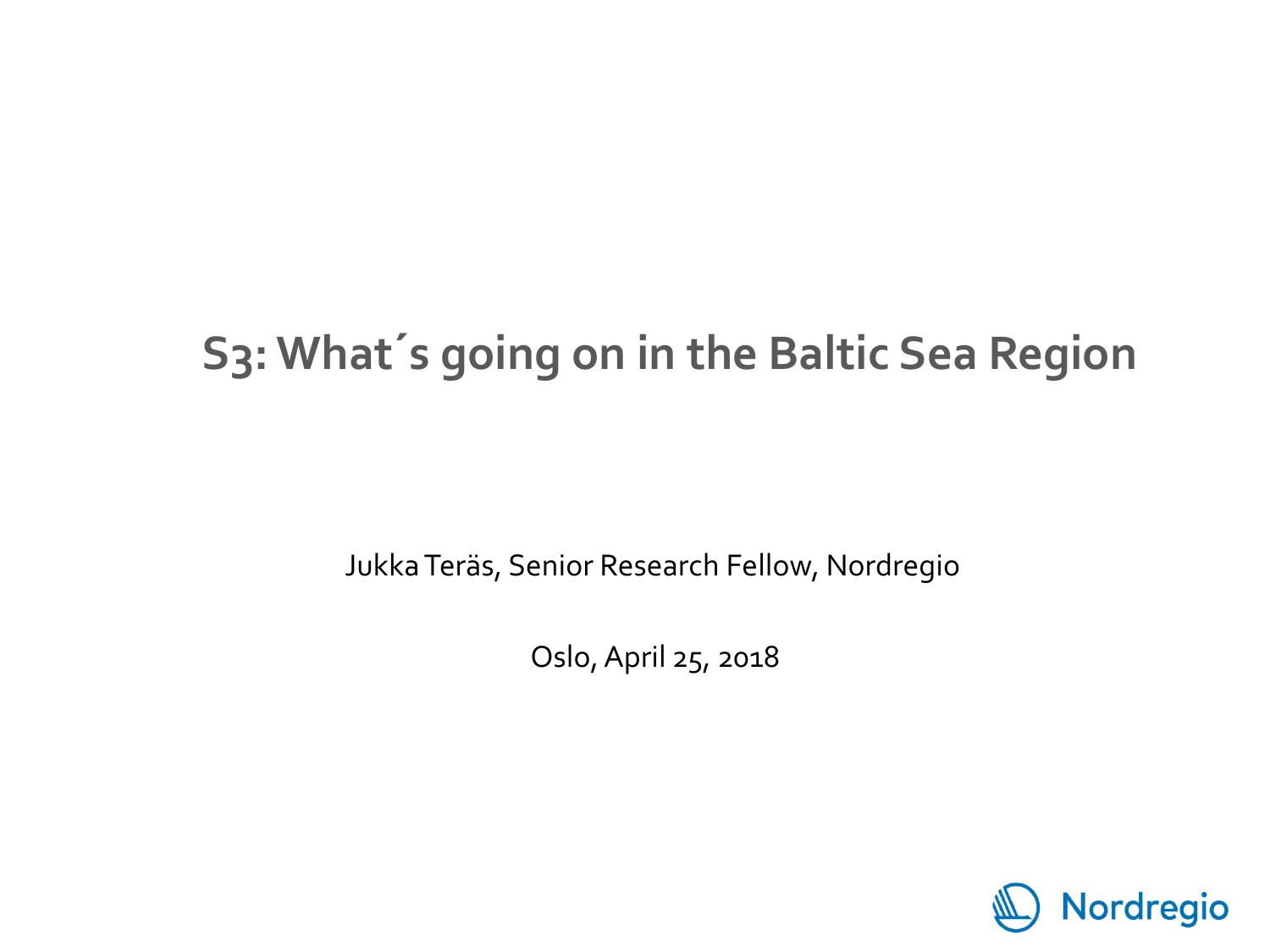#### Nordregio, Stockholm, Sweden - a leading Nordic research institute within the broad field of regional development

**www.nordregio.org**



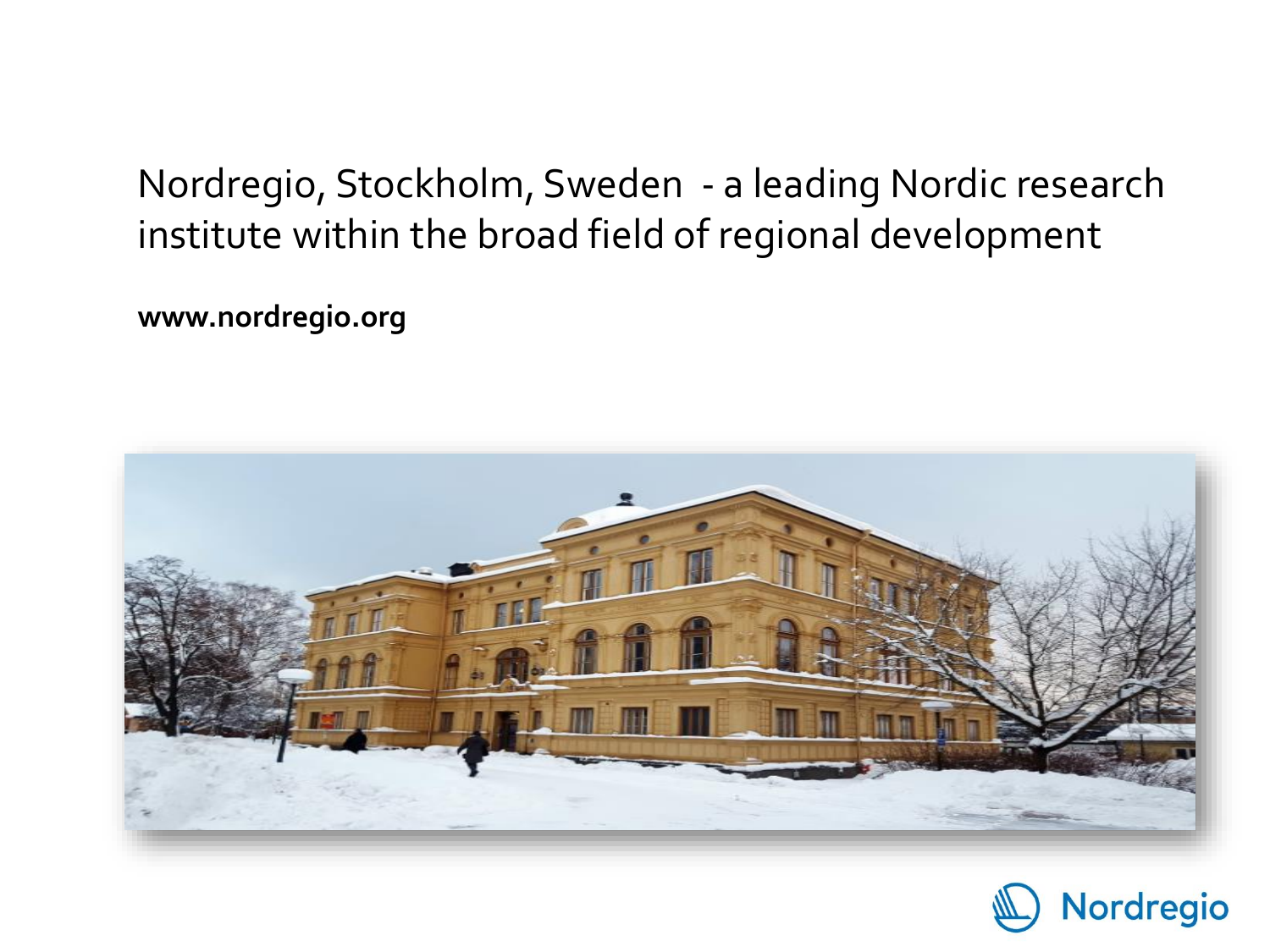## **Nordregio and Smart Specialisation**

- EU Projects: EU JRC Study (2016), Mapping of EU Member States/regions regional S3 strategies on Bioeconomy (2017), HIGHER Interreg Europe, S3 & Arctic (2018)
- Nordic/Baltic projects: REGINA 2015-2018 (NPA), BSR Stars S3 (BSR Interreg)
- Nordic Thematic Group TG2 Innovative and resilient regions 2017-2020, with an in-depth study on Nordic Smart Specialisation 2017-2018
- Regional Smart specialisation projects e.g. S3 implementation in Lapland (2015), S3 Monitoring System development for Värmland, Dalarna, Gävleborg (2018)
- Publications e.g. Discussion Paper on Nordic Smart specialisation(2017)

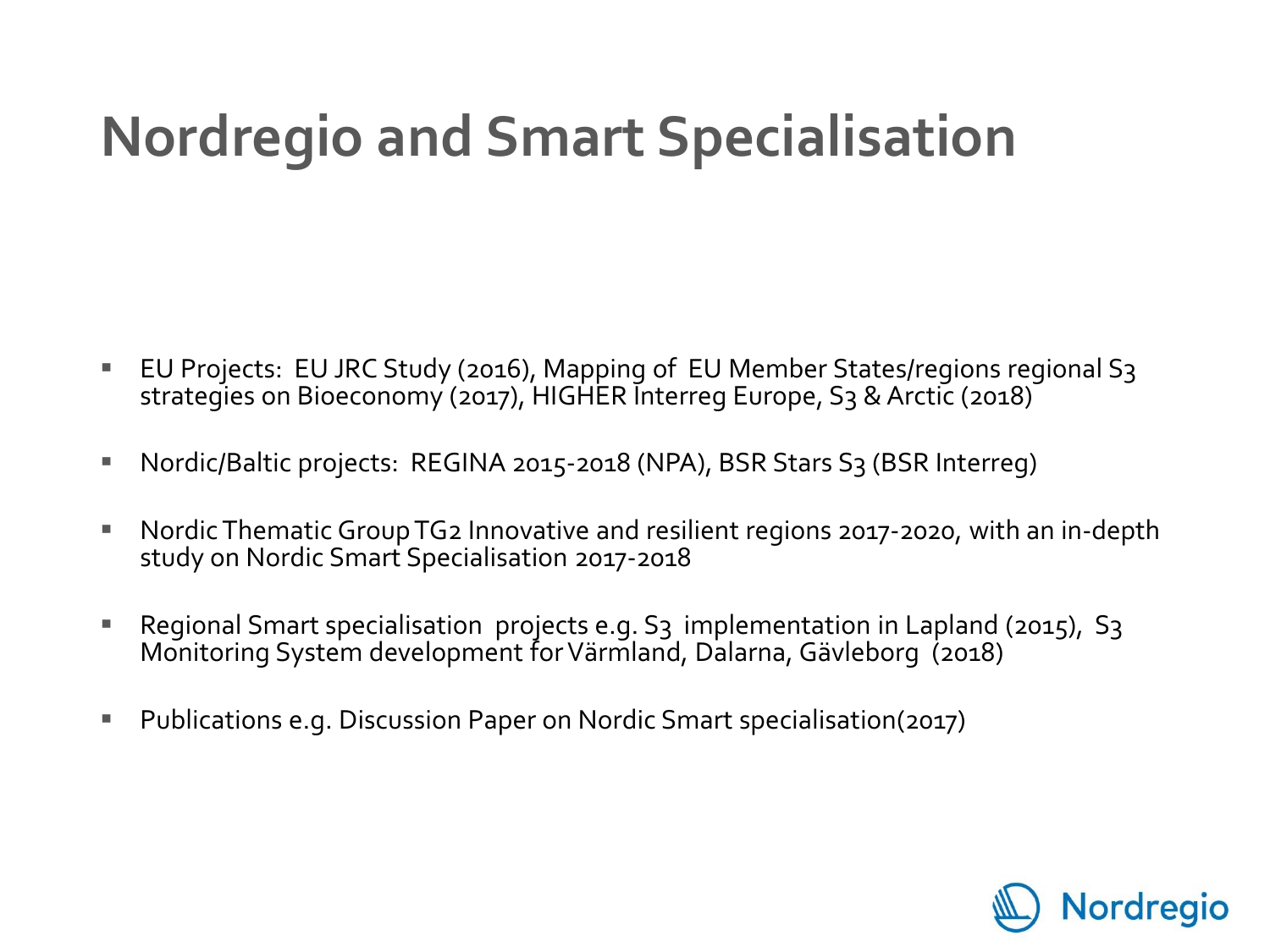### Smart specialisation: brief remarks

- **Smart specialisation**: European regions create their innovation strategies based on existing strengths, and combine their resources in a new way to provoke new ideas and possibilities for growth
- Smart specialisation is **not** about selecting sectors, but rather about selecting activities aimed at transforming sectors or establishing new ones (Foray 2017)
- *Domains* the level at which priorities are identified; neither too high (an entire sector) nor too low (an individual firm) (Foray 2015)
- *Entrepreneurial discovery* the process in which entrepreneurs, companies, universities, technology transfer offices and regional development agencies **together** discover the *domains*

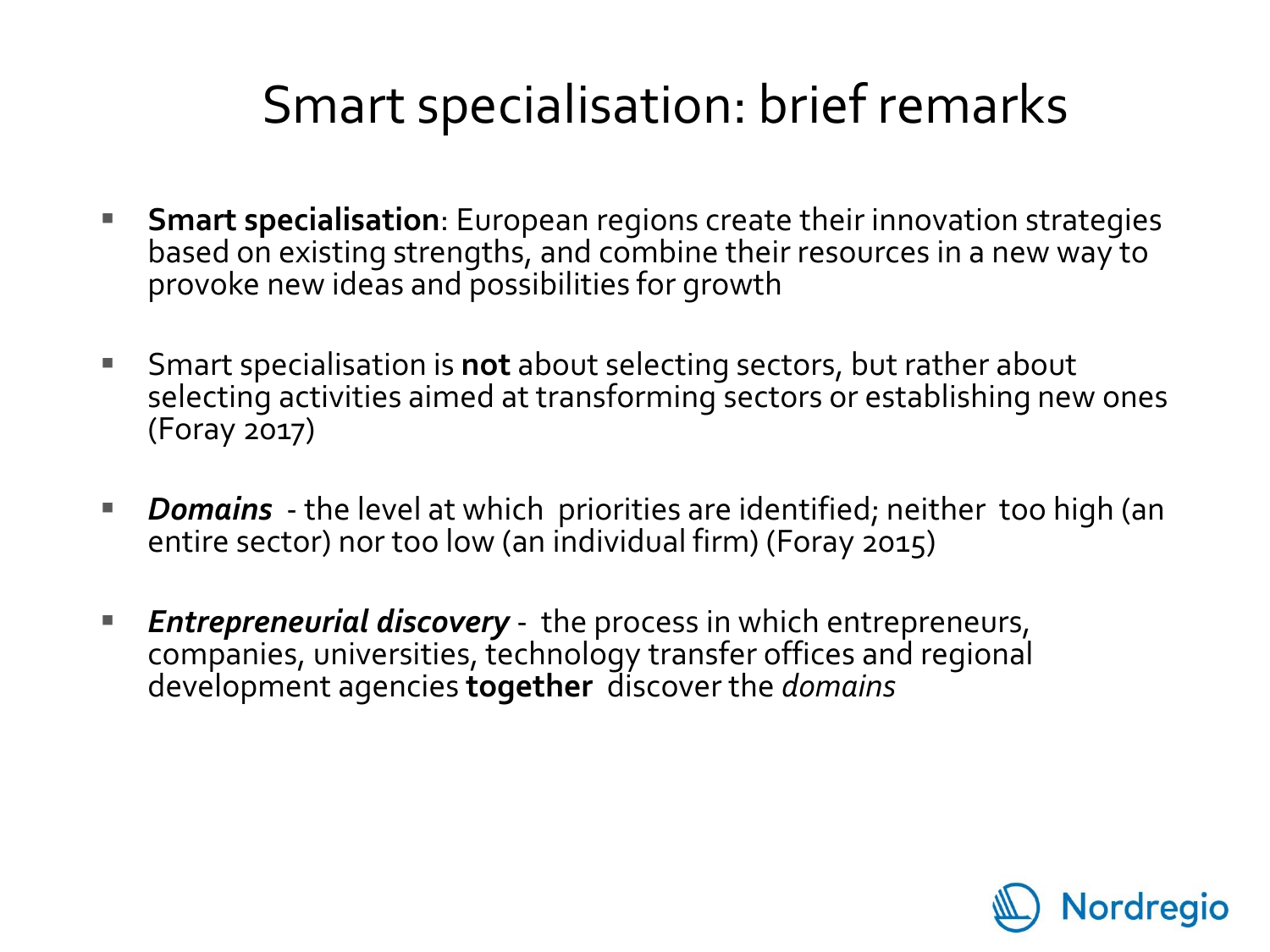### **Why regional smart specialisation strategies?**

- "Ex-ante condition" related to smart specialisation and Structural Funds
- New instrument for regional development with international benchmarking (EU JRC Peer Review process)
- **Smart Specialisation as an element of regional branding**

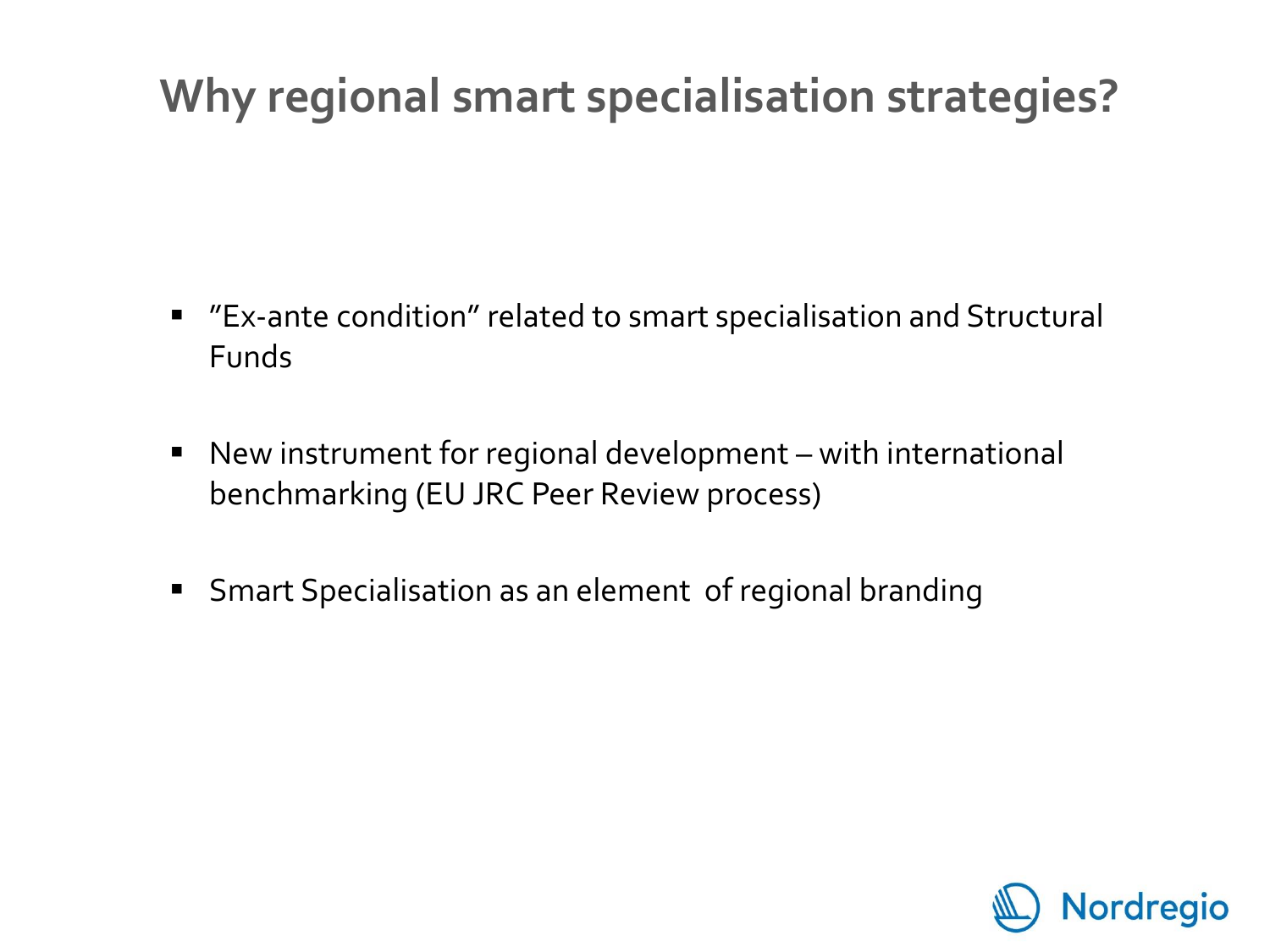### **Regional S3 strategies in the North**





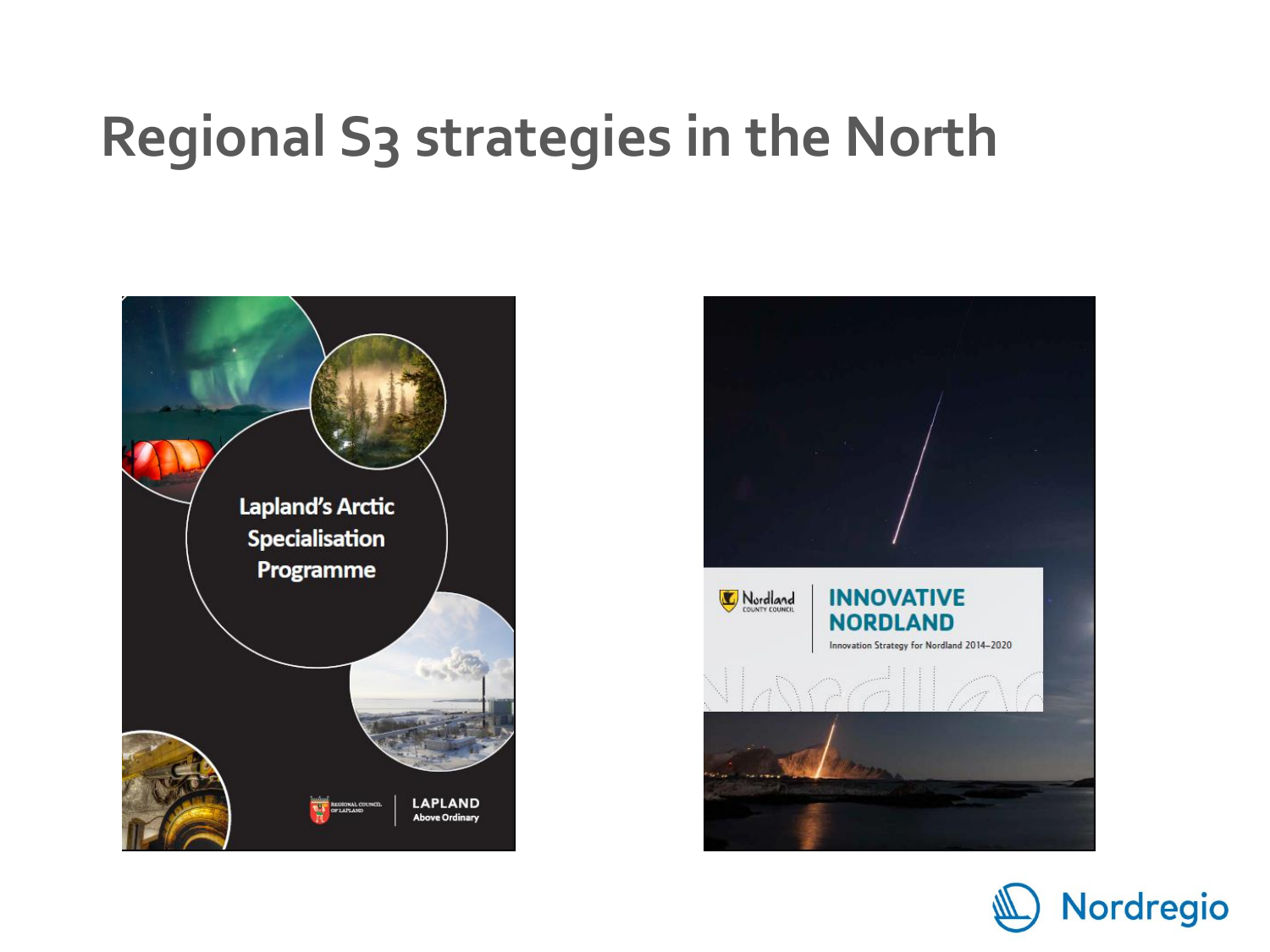### Arctic Specialisation Programme Lapland, Finland

- Lapland's smart specialization strategy was prepared by the Regional Council of Lapland in 2012-2013.
- Priority areas**:** Refining of Arctic natural resources, Utilisation of Arctic natural conditions, Cross-cutting development enabling Arctic growth.
- The implementation phase 2015-2016: Five " smart cluster" initiatives in focus



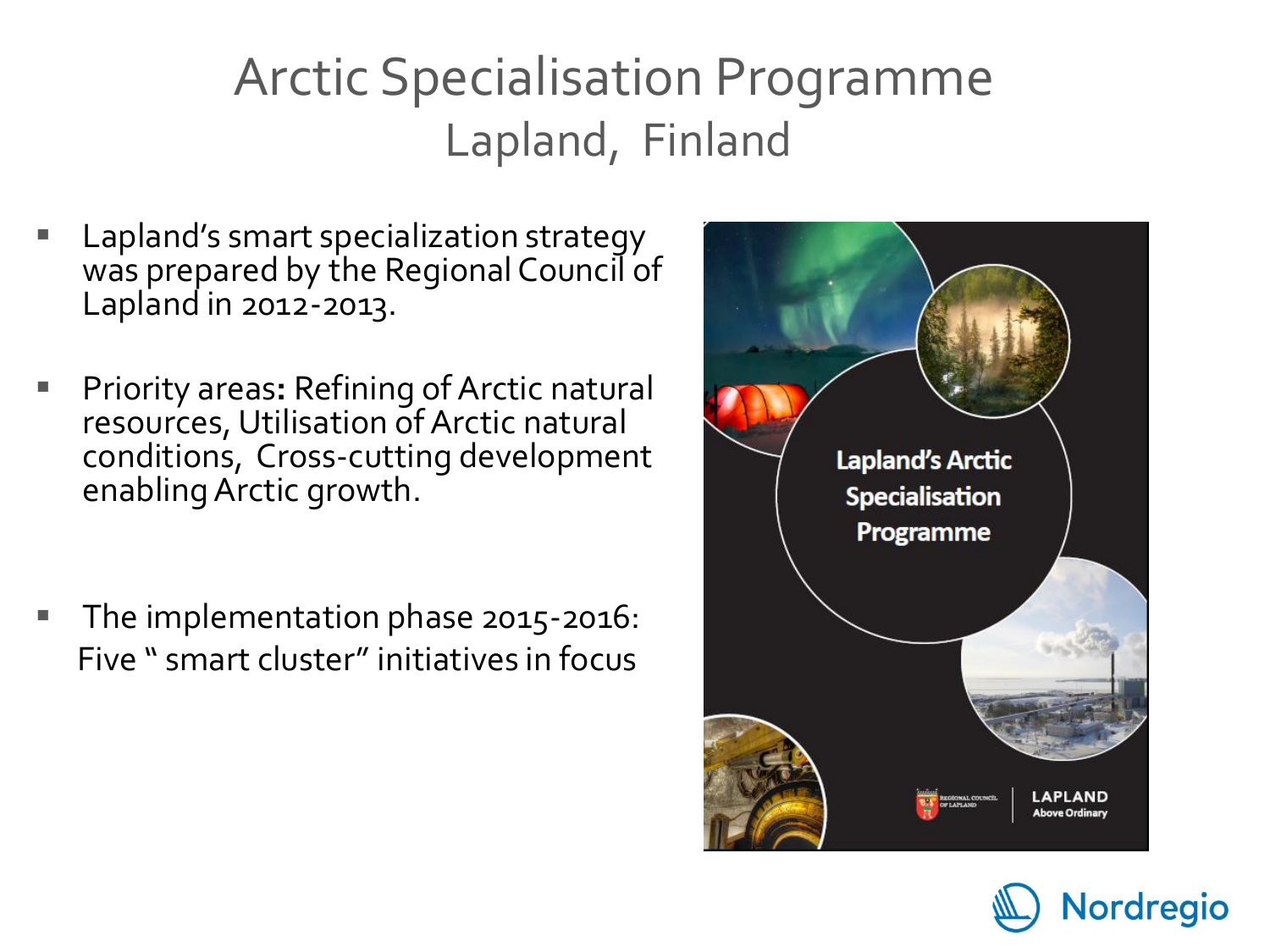#### **BSR and S3 – most common themes (Sörvik 2016)**





| BSR                                    |                    |     |                   |         | <b>EU TOTAL</b>                                             |                    |     |                   |     |
|----------------------------------------|--------------------|-----|-------------------|---------|-------------------------------------------------------------|--------------------|-----|-------------------|-----|
| Theme                                  | <b>Territories</b> |     | <b>Priorities</b> |         | Theme                                                       | <b>Territories</b> |     | <b>Priorities</b> |     |
| Health                                 | 51                 | 76% | 69                | 17%     | Health and Life<br>sciences                                 | 157                | 78% | 206               | 16% |
| <b>Energy</b>                          | 49                 | 73% | 56                | 14% ICT |                                                             | 144                | 71% | 229               | 18% |
| ICT                                    | 45                 | 67% | 72                |         | 18% Agro food                                               | 136                | 67% | 178               | 14% |
| <b>Industrial</b><br>modernisatio<br>n | 44                 | 66% | 67                |         | 17% Energy                                                  | 134                | 66% | 161               | 12% |
| Agrofood                               | 41                 | 61% | 50                | 12%     | <b>Industrial</b><br>modernisation                          | 113                | 56% | 176               | 14% |
| <b>Services</b>                        | 23                 | 34% | 40                | 10%     | Experience<br>based (tourism<br>and creative<br>industries) | 111                | 55% | 148               | 11% |
| <b>BSR</b> total                       | 67                 |     | 406               |         | EU total                                                    | 202                |     | 1295              |     |

Commission

Data comes from Eye@RIS3 database: http://s3platform.jrc.ec.europa.eu/map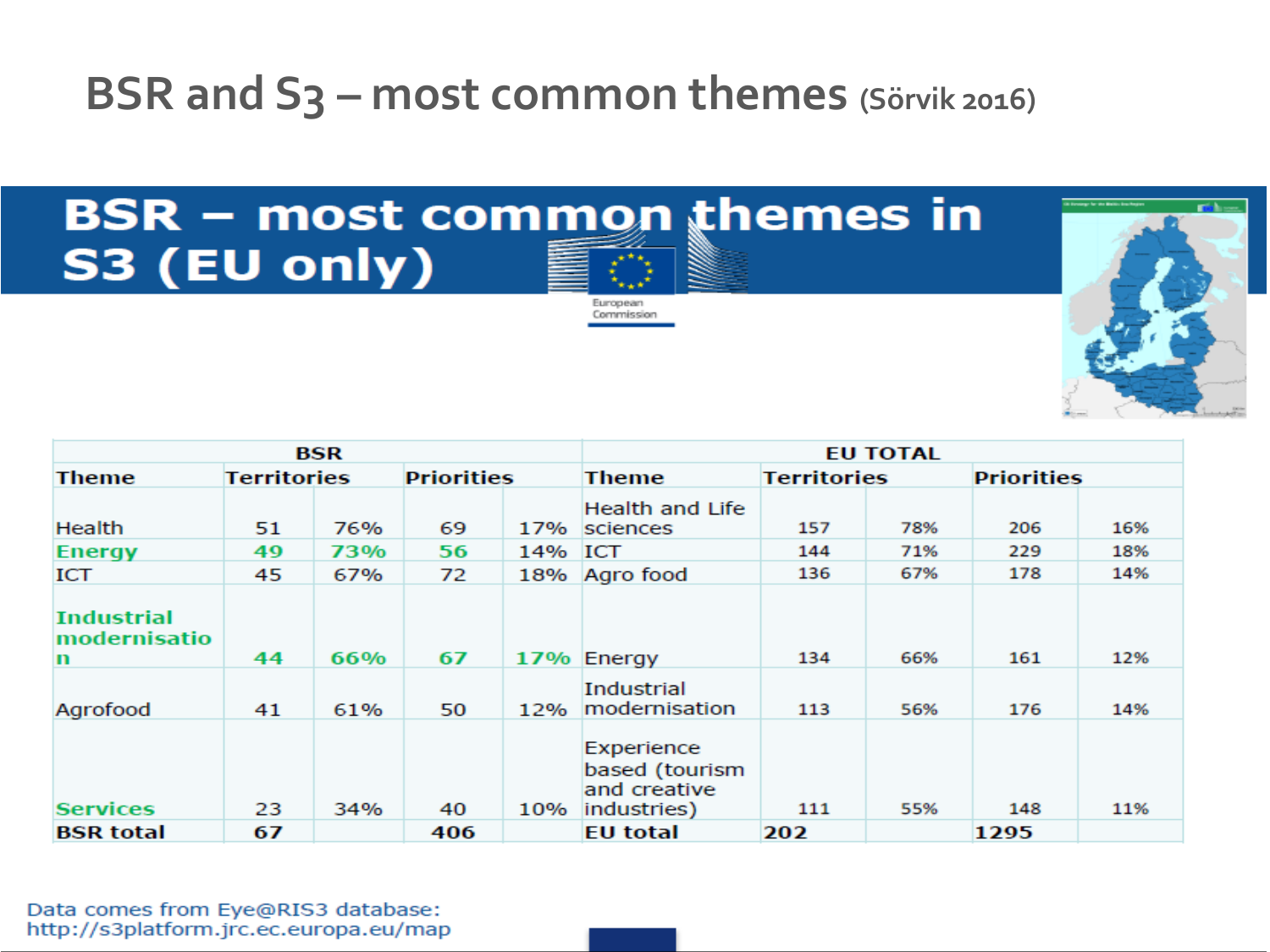S3 Platform and Nordic/Baltic Registrated regions 2017 **(www.s3platform.jrc.ec.europa.eu)**

- Sweden: 11 (Dalarnas, Gävleborgs, Jämtlands, Örebro, Östergötlands, Skåne län, Södermanlands län, Stockholm, Värmlands län, Västerbottens län, Västra Götalands län)
- Finland:  $16$
- Norway: 5 (Aust-Agder, More og Romsdal, Nordland, Ostfold, Vest-Agder)
- Denmark· 2
- Estonia, Latvia, and Lithuania: registered as countries

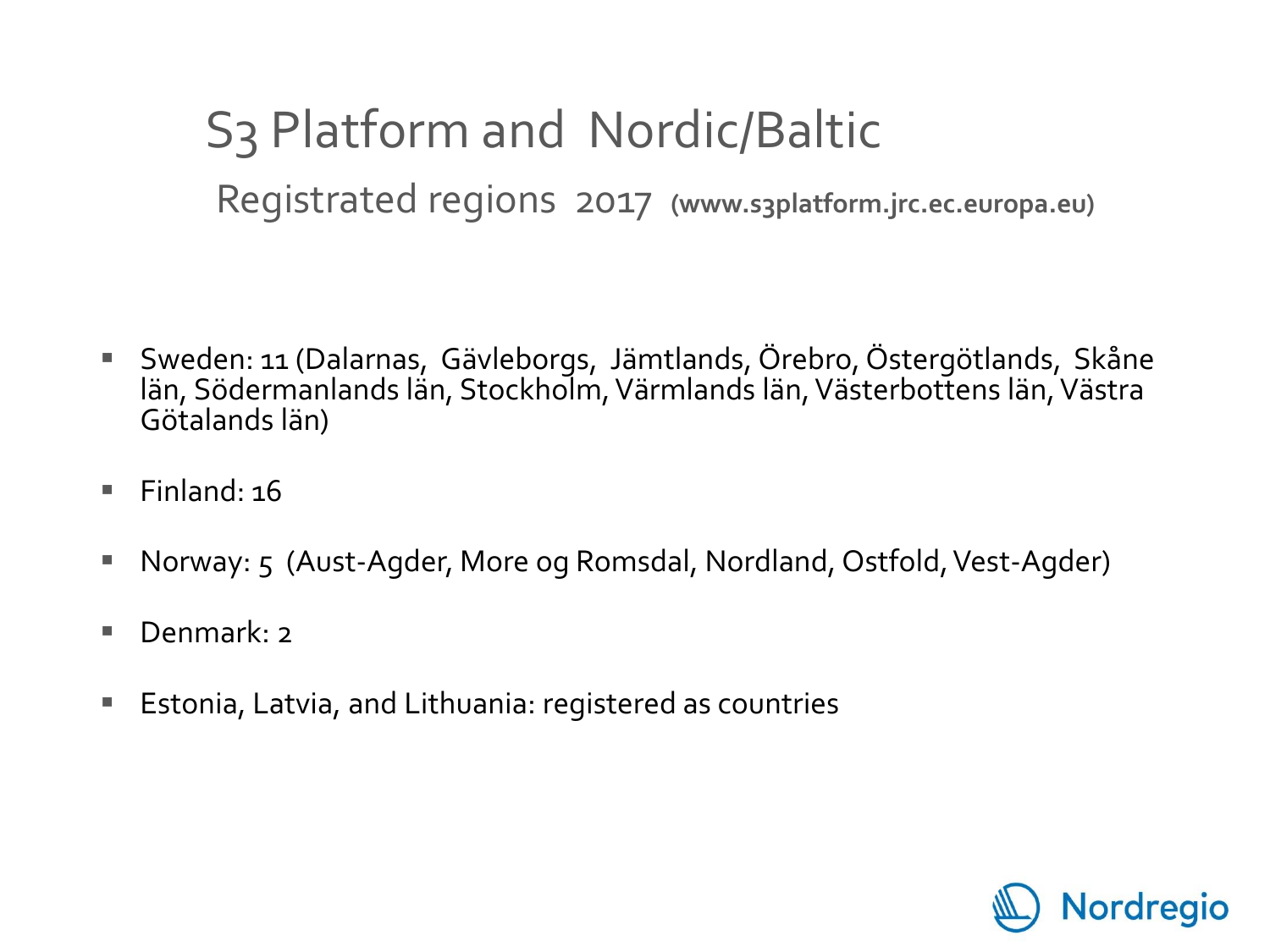#### Smart specialisation and sparsely populated areas

- Sparsely populated regions: especially in northern and southern parts of Nordic countries , North Scotland
- Smart Specialisation policy thinking is supposed to be applicable in any type of regional setting. In practice, much attention to metropolitan and urban contexts - little evidence about the peripheral regions
- How to apply smart specialisation when the geographical area is huge - but the number of people living in the area is small ?
- How to apply "related variety" when you have abundance of natural resources - but you lack critical mass of actors? Lack of critical mass can be a major constraint for successful implementation of S3 (Foray 2015)

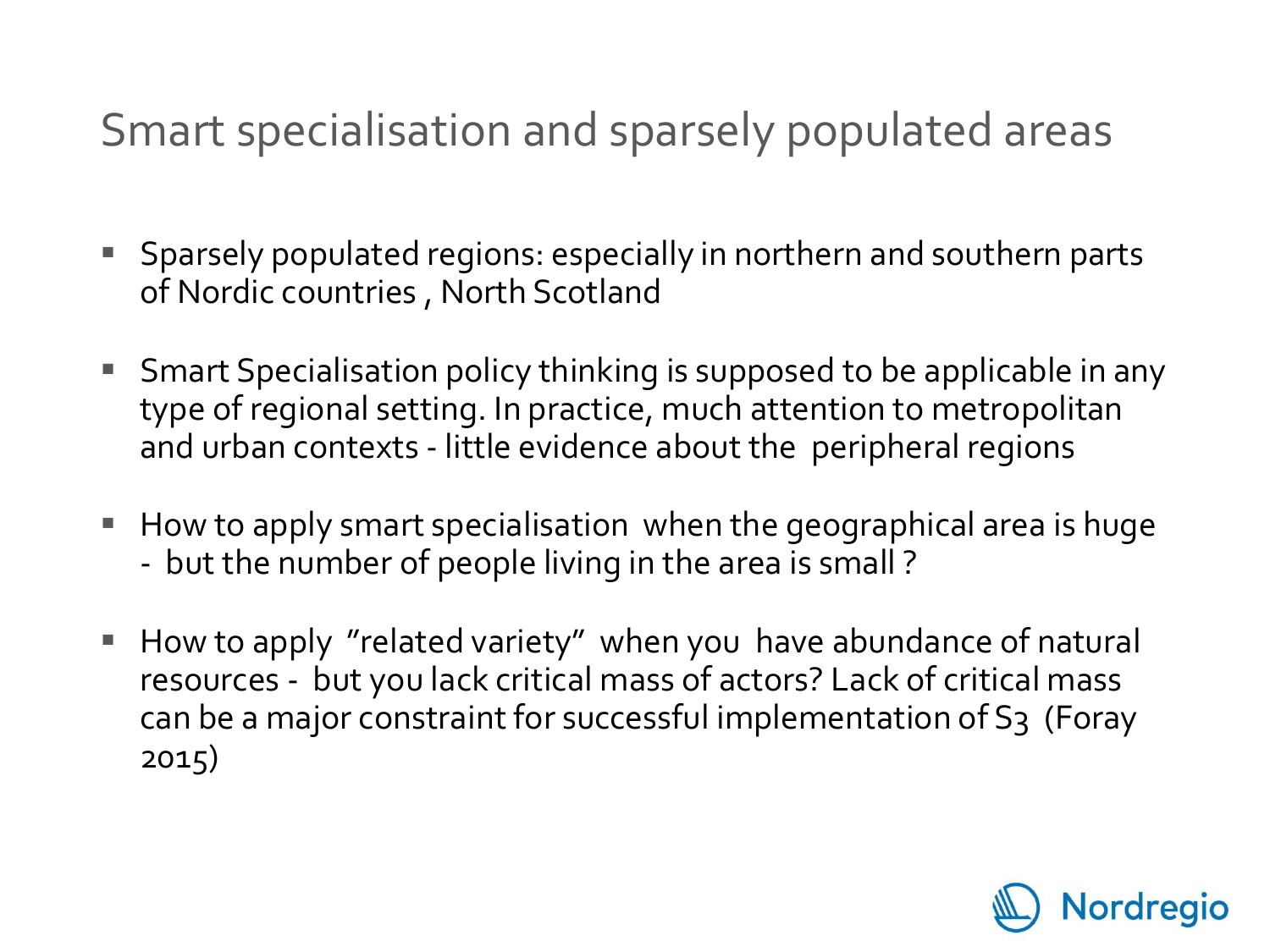#### OECD Study on NSPA region (2017) and smart specialisation

- Realising growth in NSPA is linked to the identification of absolute advantages e.g. minerals and energy, fisheries and aquaculture, forestry, renewable energy, and tourism–related services
- Key policy question : how to add value around the unique assets supporting factors that enable productivity growth such as skills, innovation, and infrastructure.
- **"The concept of 'smart specialisation' is therefore a very suitable policy approach for these low-density economies."**



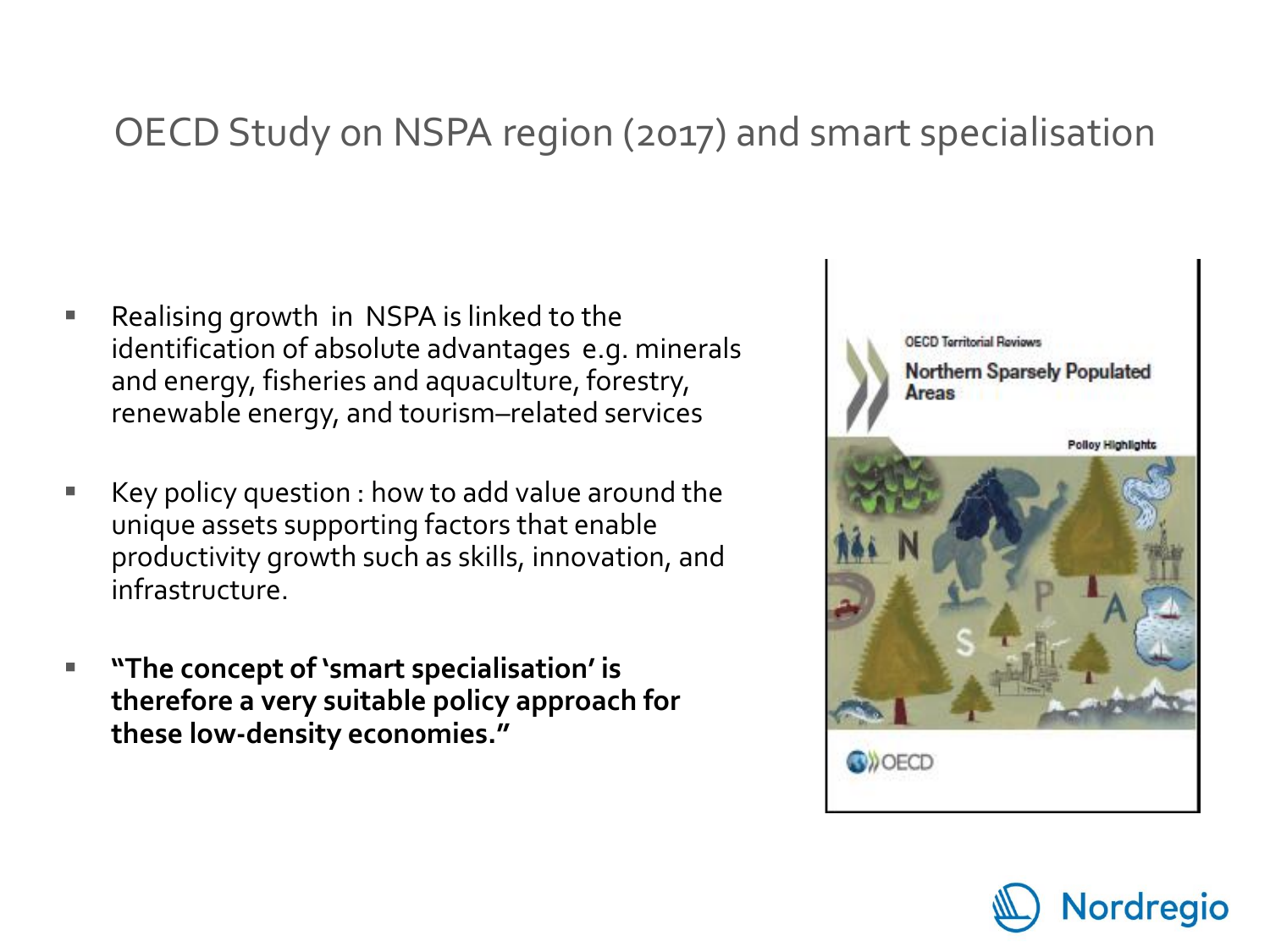### EU JRC / NORDREGIO STUDY 2015-2016: CONCLUSIONS

- Smart specialisation is applicable for sparsely populated regions – with special attention to **critical mass**
- **The sparsely populated regions: not lagging behind by definition!**
- Extra-regional knowledge and experts needed



JRC TECHNICAL REPORTS

**Implementing Smart Specialisation** in Sparsely Populated Areas

> **53 Working Papers Series** No. 10/2015



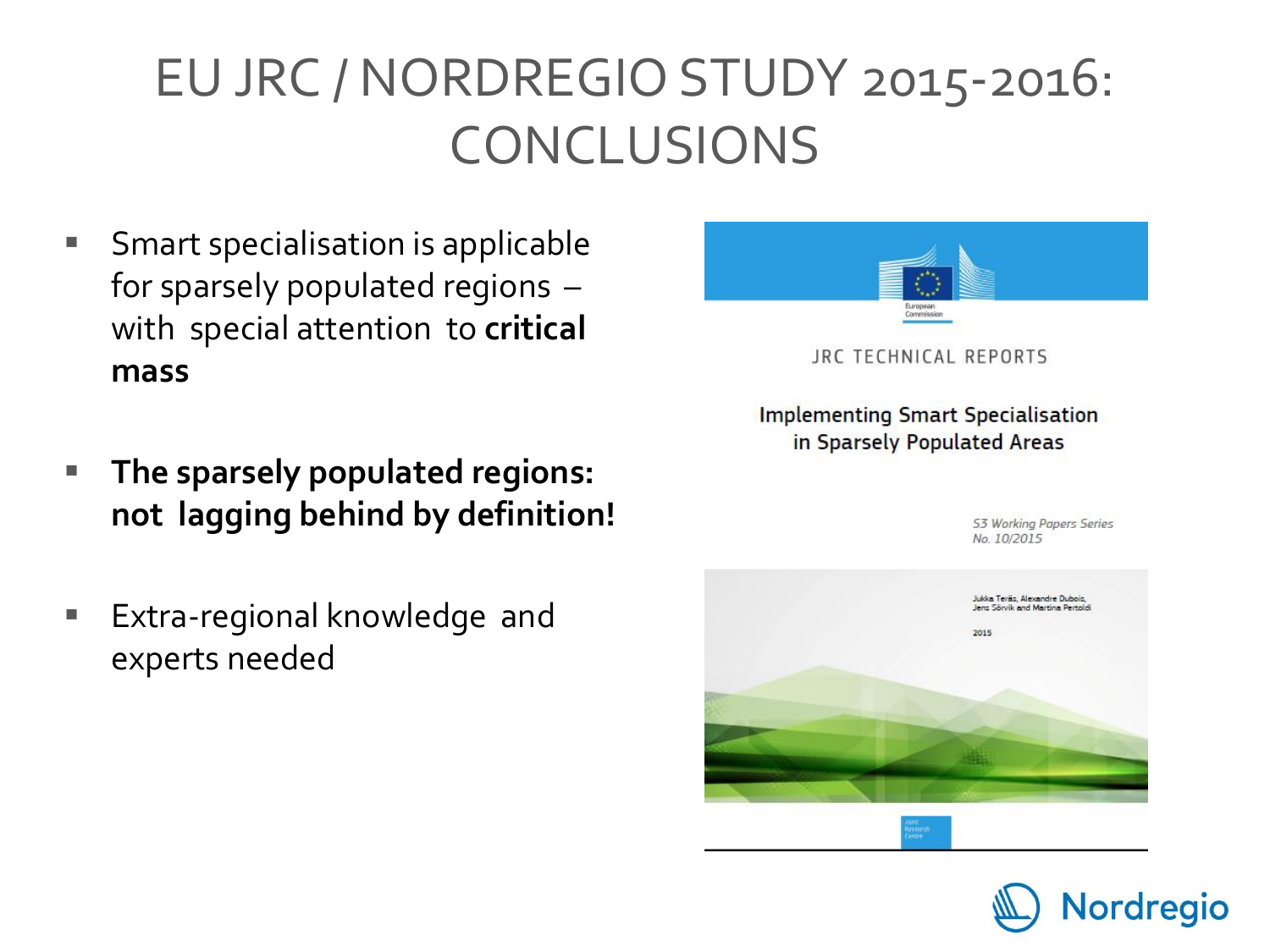#### REGINA 2015-2018: Regional smart specialisation complemented with local "zoom-in"

#### **Partners:**

*Nordregio (Lead Partner)* University of Lapland MidtSkandia Sweden **MidtSkandia Norway** Sodankylä Municipality Storuman Municipality **Nordland Research Institute BioForsk Alstahaug Municipality Brønnøy Municipality** Kommune Kujalleq North Highland College

**Associated Partners**

Highland and Islands Enterprise **Nordland Fylkeskommune** Nordic Council of Ministers

**Total Budget** €1 999 749



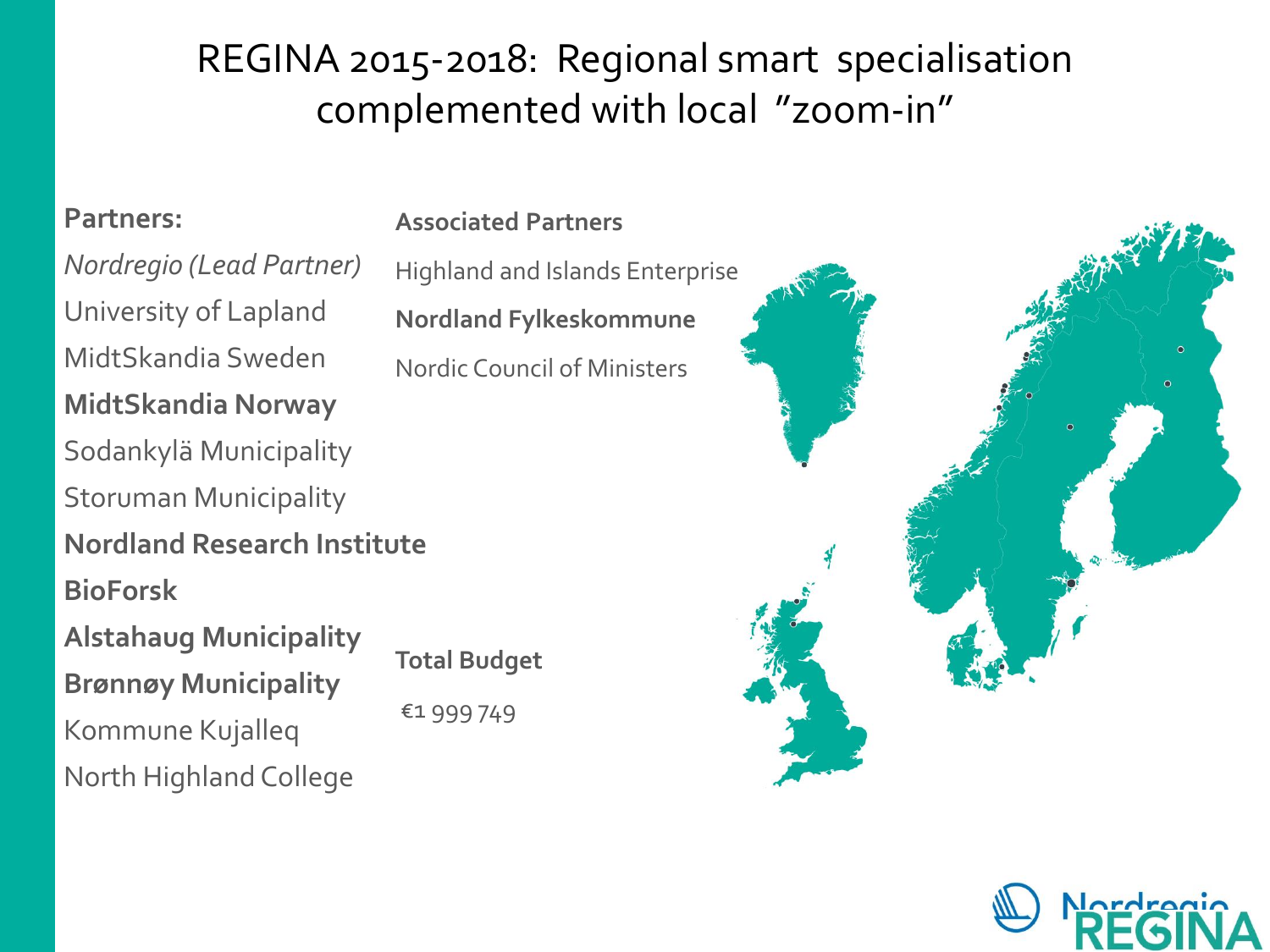### **BSR Stars S3 and StudyTours 2017-2018**

**- joint Nordic/Baltic learning on smart specialisation**

**BSR Stars S3 – Smart specialisation through cross-sectoral Bio-, Circular- and Digital ecosystem, www.bsr-stars.eu/bsr-stars-s3**

- Study Tours: to gather new knowledge, fostering transnational collaboration related to S3 implementation
- Kalundborg/Helsingborg May 2017
- Karlstad Nov 2017
- Arctic Study Tour (Kemi, Rovaniemi) on June 14-15, 2018

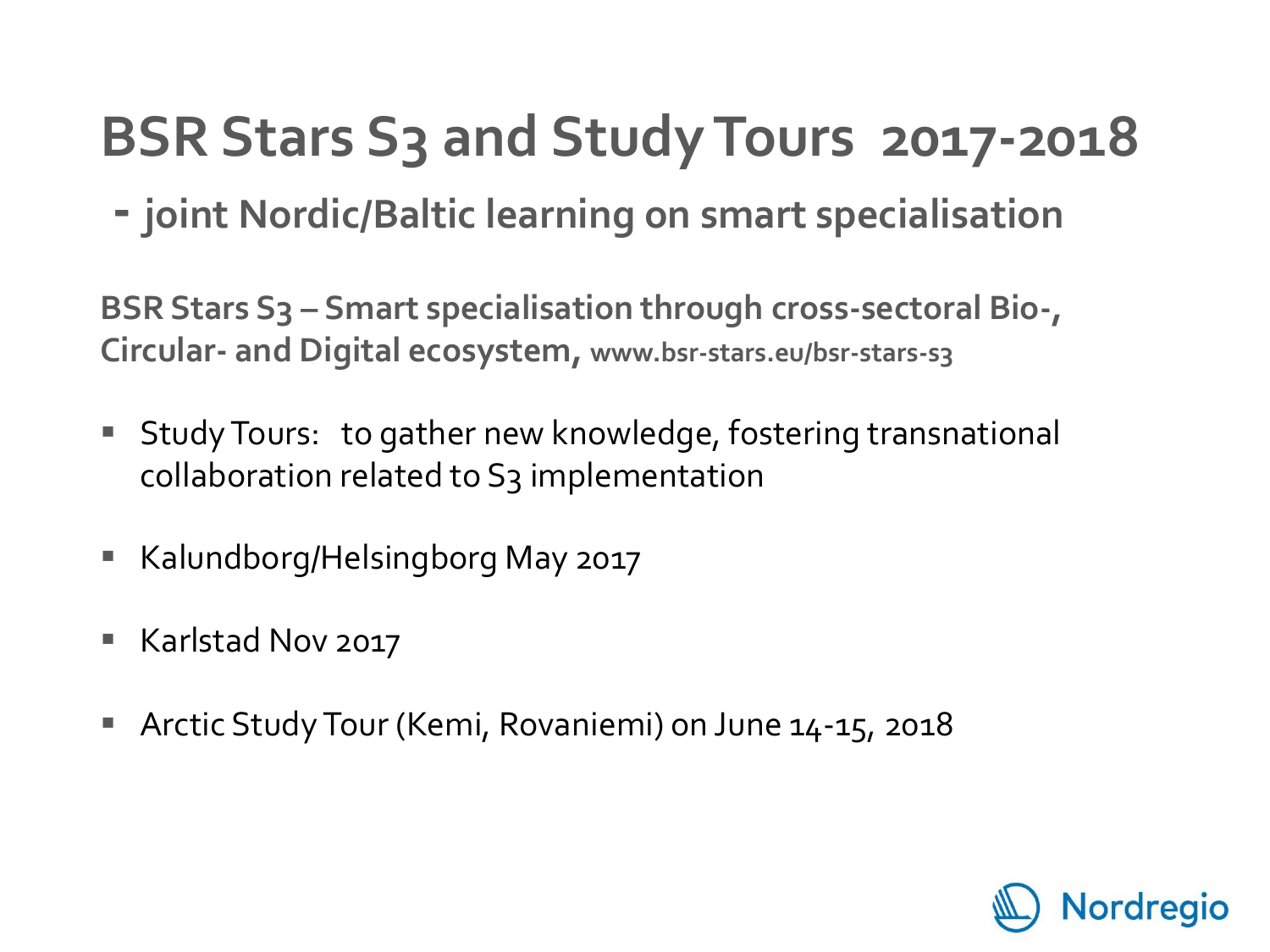#### **S3 Arctic Report by EU JRC Seville Platform & Nordregio (2018)**

- $\triangleright$  Smart specialisation in the Arctic (Innovation policy, S3 in the Arctic inside and outside the EU, Specifics on S3 in the Arctic)
- Empirical cases: North Finland, North Sweden, North Norway
- $\triangleright$  Introduction to other relevant cases in the European Arctic)
- $\triangleright$  Rovaniemi April, 2018 Workshop on Arctic S3
- $\triangleright$  Major conclusions & recommendations

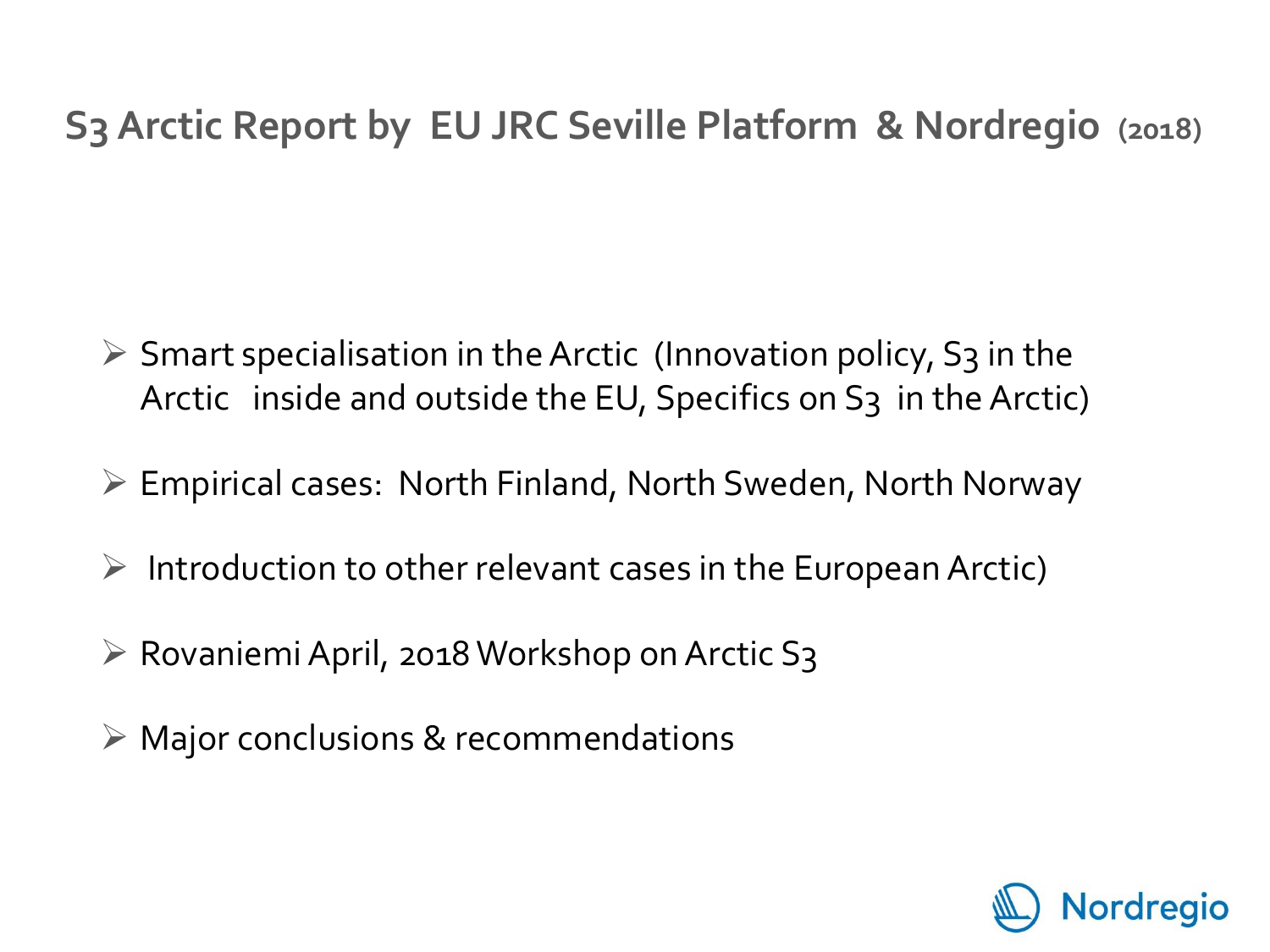#### Success factors of regional S3 processes Based on BSR experience

- Focus on own strengths
- S3 strategy process engaging a large number of actors
- Strong S<sub>3</sub> implementation phase after S<sub>3</sub> strategy preparation
- Clear leadership of the process
- Invest in communication, international networking and regional branding
- **Trust building among the actors!**